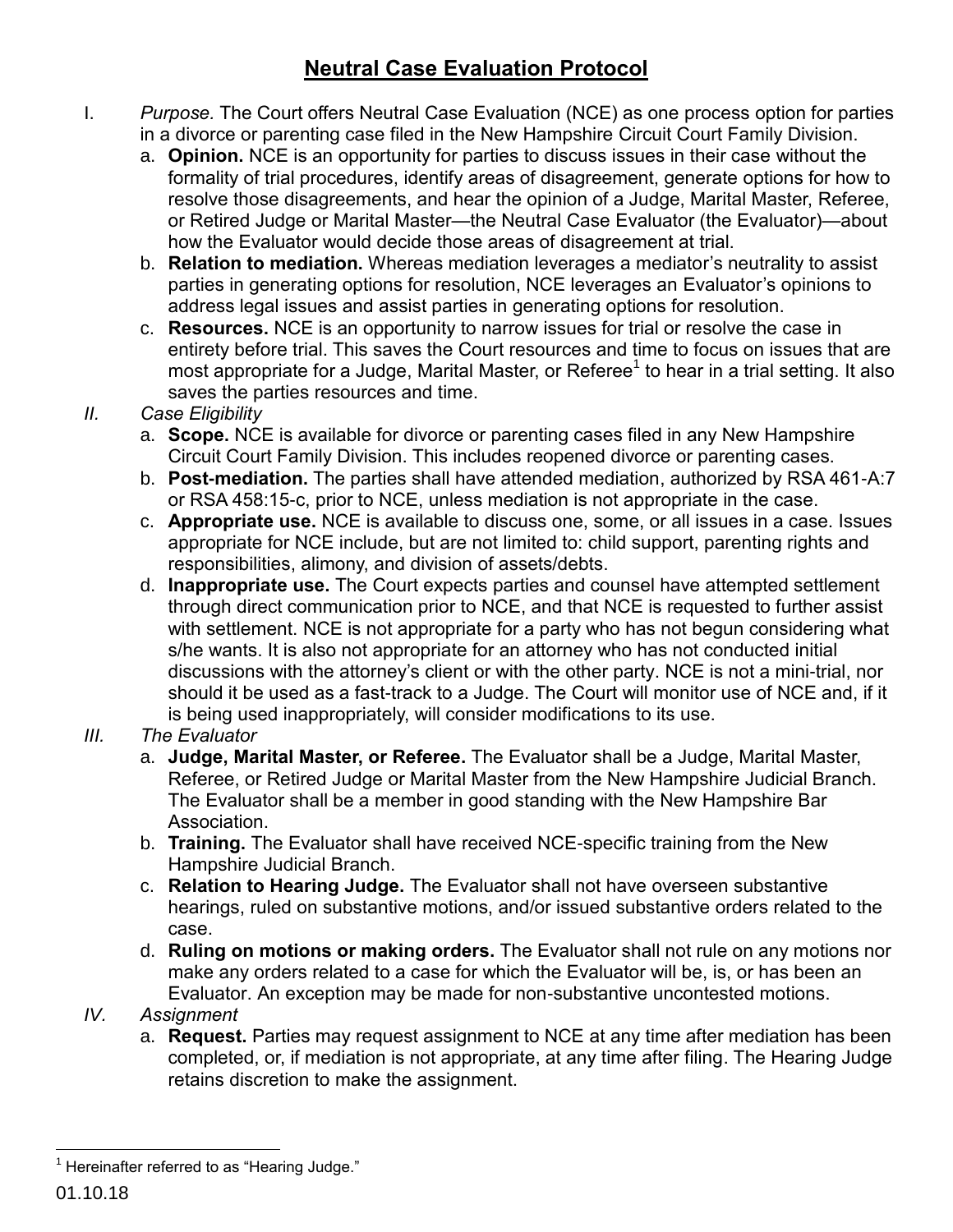- b. **Court assignment.** The Hearing Judge may assign appropriate cases to NCE. When evaluating appropriateness, the Hearing Judge considers the case eligibility criteria and any other relevant information.
- c. **Consent.** Regardless of method of assignment, both parties must consent to participate in NCE prior to the case being assigned to NCE. Consent may be in writing or in person at a hearing.
- d. **Location.** The NCE session shall be held at a New Hampshire Judicial Branch Court.
- e. **Time allotted.** Parties may request a time allotment. Due to the Court's schedule, that time allotment may or may not be available. The Courts' Notice of Neutral Case Evaluation shall include the time allotted for NCE.
- f. **Impact on case.** Assignment to NCE does not impact the right to a trial in the future. Assignment does not bar the filing of additional motions. The parties' choices whether to participate in NCE are not given weight in the case.
- *V. Pre-NCE Communication*
	- a. **Telephonic contact.** The Evaluator may make telephonic and/or electronic contact with parties prior to NCE. If the Evaluator makes contact with one party, the Evaluator shall make every effort to make contact with the other party.
	- b. **Compliance with Rule 1.25(a).** Prior to the NCE session, the parties shall either exchange documents as required by Rule 1.25(a) or waive the requirement in writing.
	- c. **Pre-NCE briefs.** The Evaluator may require parties to submit written communication to the Evaluator prior to the NCE. The Evaluator will have read the case file in advance.

## *VI. The NCE Session*

- a. **Failure to appear.** If a party or parties fail to appear, except for good cause and at the discretion of the Evaluator, the case shall be scheduled for the next event.
- b. **Caucus.** The Evaluator may choose to meet with a party individually, outside the presence of the other party. Prior to such meeting, the Evaluator should discuss with both parties any confidentiality afforded such meetings. If the Evaluator meets with one party individually, the Evaluator should meet with the other party individually.
- c. **Additional persons**. If a party wishes to bring additional persons, including counsel, to the NCE, the party must alert the Evaluator and the other party prior to the NCE session.

## **d. Agreement.**

- i. Full agreement. If the parties come to agreement on all essential issues, the agreement shall be in writing and signed by the parties. The signed agreement becomes an order when it is approved by the Hearing Judge or other appropriate judicial officer. The parties or the Evaluator may draft the agreement. If the Evaluator drafts the agreement, the Evaluator shall read the agreement back to the parties to ensure the accuracy of the agreement prior to the parties signing the agreement.
- ii. Partial agreement. Parties may come to agreement on any matters at issue, even if the agreement does not resolve all issues in the case. This includes coming to agreement on the next event in the case. The agreement shall be in writing and signed by the parties. The signed agreement becomes an order when it is approved by the Hearing Judge or other appropriate judicial officer.
- iii. Legal Review. The Evaluator shall encourage all parties to seek legal review of the agreement prior to signing it. If a party or parties wish to seek legal review, the Evaluator shall request the parties alert the Court as to the status of the agreement no more than 30 days after the NCE session.
- e. **Additional sessions**. If both parties agree that further NCE would be beneficial, the parties may request an additional session. The Evaluator retains discretion to hold an additional session.